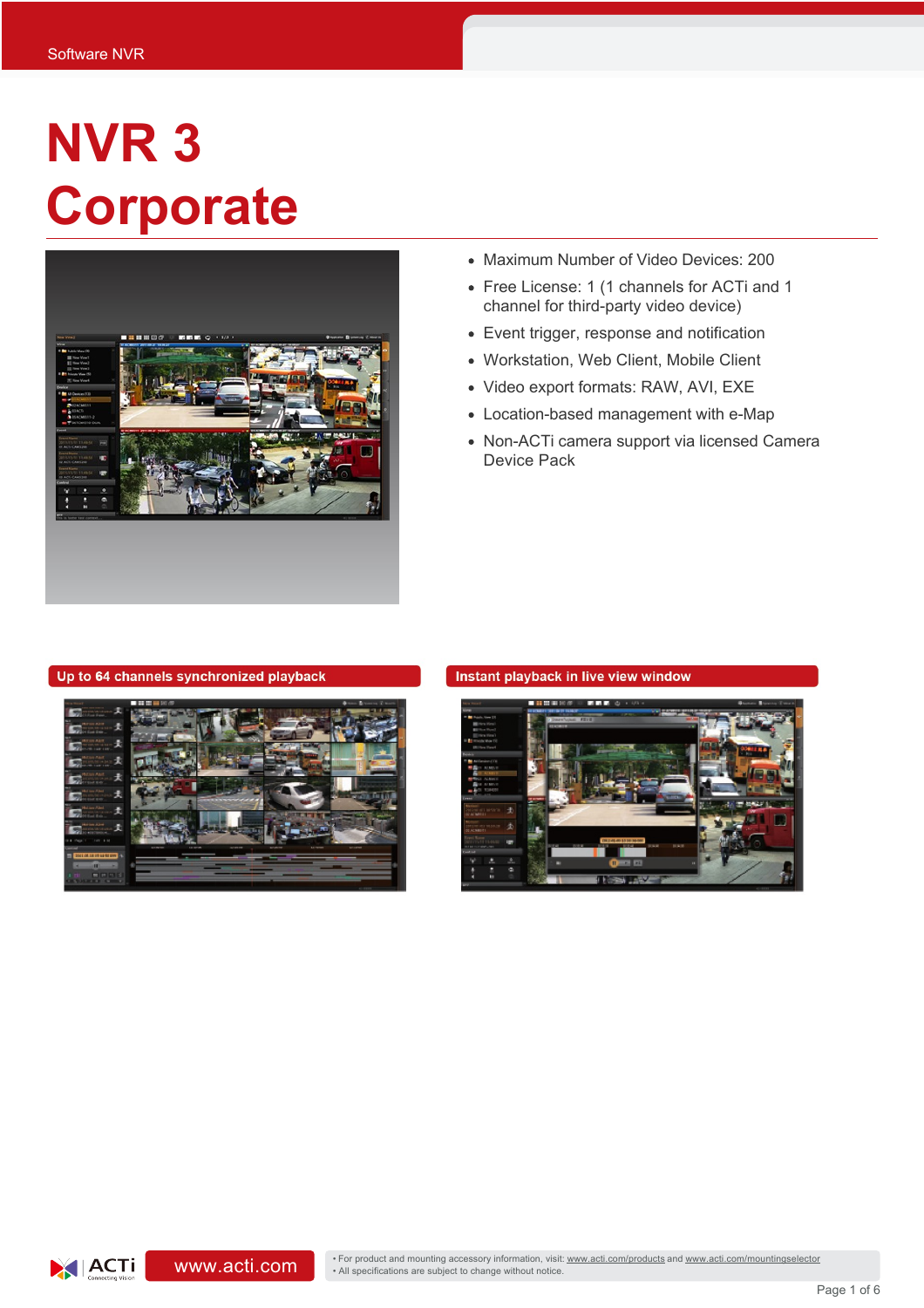# **Solution Diagram**



# **Specifications**

#### **Device**

| Product Type                                                | Software NVR                                                            |  |
|-------------------------------------------------------------|-------------------------------------------------------------------------|--|
| <b>Maximum Resolution</b>                                   | Support all ACTi cameras in all resolutions                             |  |
| Maximum Number of Video<br>Devices                          | 200                                                                     |  |
| Maximum Number of POS<br>devices                            | 100 (requires additional license)                                       |  |
| Maximum Number of Access<br>Control and Network I/O devices | 100 (requires additional license)                                       |  |
| Maximum Number of Clients                                   | Local: 1, Remote: Unlimited, (recommended up to 5)                      |  |
| <b>Hardware</b>                                             |                                                                         |  |
| Recommended Graphics Card                                   | GTX 1050 Ti or better                                                   |  |
| License                                                     |                                                                         |  |
| License required                                            | Yes                                                                     |  |
| Free License                                                | 1 (1 channels for ACTi and 1 channel for third-party video device)      |  |
| <b>Live View</b>                                            |                                                                         |  |
| Display Layout Mode                                         | 1, 3, 4, 5, 6, 8, 9, 10, 12, 16, 18, 24, 25, 35, 36, 48, 49, 64, Custom |  |
| <b>Fisheye Dewarping</b>                                    | Yes                                                                     |  |
| Digital Zoom                                                | Yes                                                                     |  |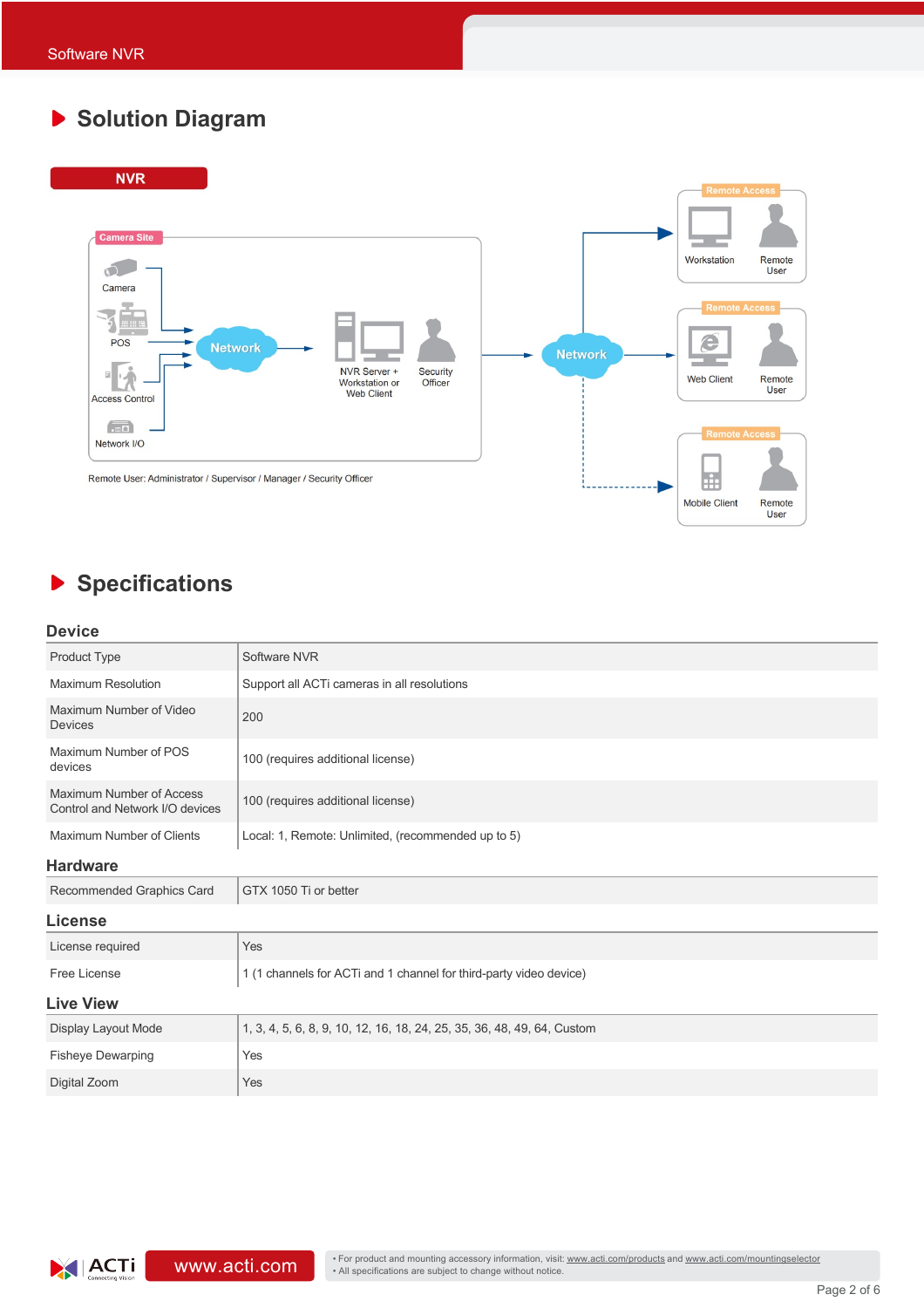### Software NVR

| <b>Event Status</b>            | Display event status upon alarm or upon connection loss or recovery between server and client or when the allocated<br>disk space is full                                                                                                                     |
|--------------------------------|---------------------------------------------------------------------------------------------------------------------------------------------------------------------------------------------------------------------------------------------------------------|
| <b>Instant Playback</b>        | Instant Playback in live view window                                                                                                                                                                                                                          |
| Embedded websites in Live View | Display and connect to pre-configured embedded website                                                                                                                                                                                                        |
| Map                            |                                                                                                                                                                                                                                                               |
| e-Map                          | Yes                                                                                                                                                                                                                                                           |
| Google Map                     | Yes                                                                                                                                                                                                                                                           |
| Layout                         | Area maps with camera icons, small live view windows, hyperlinked                                                                                                                                                                                             |
| Setup                          | e-Map image upload, Google maps settings and preset management, camera positioning, vision angle and pointed<br>direction of camera, view positioning, source positioning, extended devices for Point-of-sale (POS), Access Control,<br>Network I/O, Car Park |
| PTZ Mode                       | Mouse PTZ mode to control e-Map video streams                                                                                                                                                                                                                 |
| <b>PTZ</b>                     |                                                                                                                                                                                                                                                               |
| <b>PTZ Control</b>             | PTZ Control, Speed Control, 32 preset points                                                                                                                                                                                                                  |
| Joystick                       | USB based joystick supported                                                                                                                                                                                                                                  |
| <b>Video</b>                   |                                                                                                                                                                                                                                                               |
| Compression                    | H.265, H.264, MPEG-4, MJPEG                                                                                                                                                                                                                                   |
| Hardware Accelerated Decoding  | H.264, H.265                                                                                                                                                                                                                                                  |
| <b>Built-in Analytics</b>      | <b>Visual Tracking</b>                                                                                                                                                                                                                                        |
|                                |                                                                                                                                                                                                                                                               |

#### **Network**

| Network Protocol & Service | IPv4/v6, TCP, UDP, DHCP Client, HTTP, DNS, NTP, RTP, RTSP, SMTP, FTP, ICMP, ARP, UPnP, ISCSI, LDAP<br>(client) |
|----------------------------|----------------------------------------------------------------------------------------------------------------|
|----------------------------|----------------------------------------------------------------------------------------------------------------|

#### **Recording**

| <b>Scheduled Recording</b>   | Yes                       |
|------------------------------|---------------------------|
| <b>Event Recording</b>       | Yes                       |
| <b>Manual Recording</b>      | Yes                       |
| Event Speed-up Recording     | Yes                       |
| Dual Stream Management       | Yes                       |
| Maximum Recording Throughput | 100 channels at 5MP/15fps |

## **Search & Playback**

| <b>Playback Control</b> | Continuous forward and backward playback with speeds $1x/2x/4x/8x/16x$ or frame-by-frame, pause, stop                                                                 |
|-------------------------|-----------------------------------------------------------------------------------------------------------------------------------------------------------------------|
| Synchronized Playback   | 64 channels                                                                                                                                                           |
| Recording Search        | Search video recordings by time, events, channels, bookmarks, notifications and listed as clickable time-based<br>thumbnails for full-size view and snapshot download |
| Smart Search            | Smart search of recorded video by Motion Detection and Tamper                                                                                                         |
| Video Export            | RAW, AVI, EXE                                                                                                                                                         |

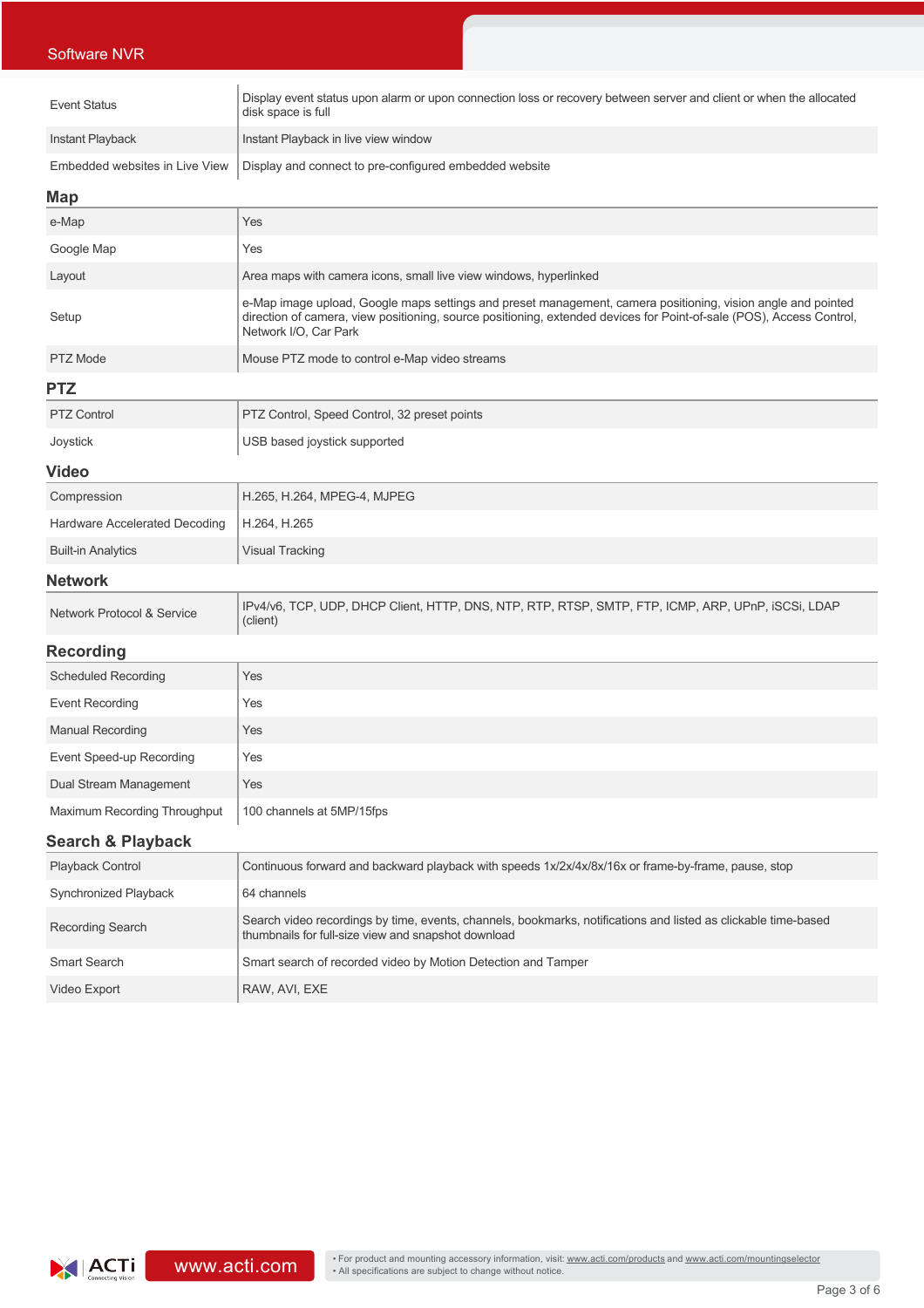| <b>Event</b>         |                                                                                                                                                                                                                                                                                                                                                                                                 |
|----------------------|-------------------------------------------------------------------------------------------------------------------------------------------------------------------------------------------------------------------------------------------------------------------------------------------------------------------------------------------------------------------------------------------------|
| Video Push           | Support Video Push from ACTI Mobile Client devices                                                                                                                                                                                                                                                                                                                                              |
|                      | [NVR]: Disk full, Disk not found, Disk is available, Schedule service start and stop, Video Push start and stop, CPU<br>limit exceeded.                                                                                                                                                                                                                                                         |
| <b>Event Trigger</b> | [Video Device]: Video motion detection, Passive IR sensor, External device through digital input, Sound detection,<br>Intelligent event detection, Video Push start and stop, Video loss, Video Recovery, Network loss and recovery.                                                                                                                                                            |
|                      | [Extended Device]: Point-of-sale (POS) status, Network I/O status, Access Control status, Car park status                                                                                                                                                                                                                                                                                       |
| Event Response       | Pop-up window with live video and event confirmation activation, Switch to hotspot window, Switch to customize view,<br>Command a PTZ device to go to a preset point, Play alert sound, Activate external device through digital output,<br>Execute system command to activate other programs, Upload video or snapshot to FTP server, E-mail notification with<br>snapshots, Push notification |

## **Redundancy Server**

| <b>Redundancy Service</b>         | Yes, N-to-N, N+1 (With limited functions when NVR 3 server acts as Redundancy server)                                                                                                         |  |
|-----------------------------------|-----------------------------------------------------------------------------------------------------------------------------------------------------------------------------------------------|--|
| <b>System</b>                     |                                                                                                                                                                                               |  |
| Permission control                | Unlimited number of users, Active Directory, Customizable permissions for user groups, Account lockout, Automatic<br>logout after idle, Playback password protected, Password validity period |  |
| <b>Client PC Operating System</b> | Windows 7 SP1, Windows 8.1, Windows 10, Windows Server 2008 R2 SP1, Windows Server 2012 R2, Windows<br>Server 2016                                                                            |  |
| <b>Server Operating System</b>    | Windows 7 SP1, Windows 8.1, Windows 10, Windows Server 2008 R2 SP1, Windows Server 2012 R2, Windows<br>Server 2016                                                                            |  |
| Mobile Client Program             | Mobile device application (ACTi Mobile Client) supports Live View, PTZ Control, Video Push, Event/time based<br>search and playback, iPad, Android device                                     |  |
| Language                          | Multi-Language                                                                                                                                                                                |  |
| Integration                       |                                                                                                                                                                                               |  |
| <b>Unified Solution</b>           | Fully compatible with ACTi cameras, encoders, central management system, TV wall and intelligent video surveillance<br>software                                                               |  |
| <b>GPS Position</b>               | Manual setting                                                                                                                                                                                |  |
| <b>ONVIF Compliant</b>            | Yes, Profile S (officially listed as ONVIF conformant at www.onvif.org)                                                                                                                       |  |
| Web Browser                       | IE 11 (Please verify that your computer meets the minimum system requirements for Internet Explorer from Microsoft<br>website.)                                                               |  |
| Third-party Integration           | Point of Sale (POS), Access Control, Network I/O, Parking Management Station (PMS), (Various optional integrations<br>requiring additional license)                                           |  |
| <b>Interface</b>                  |                                                                                                                                                                                               |  |
| <b>Local Access</b>               | Monitor, Joystick, Keyboard & mouse                                                                                                                                                           |  |
| General                           |                                                                                                                                                                                               |  |
| <b>Remote Access</b>              | Workstation, Web Client, Mobile Client                                                                                                                                                        |  |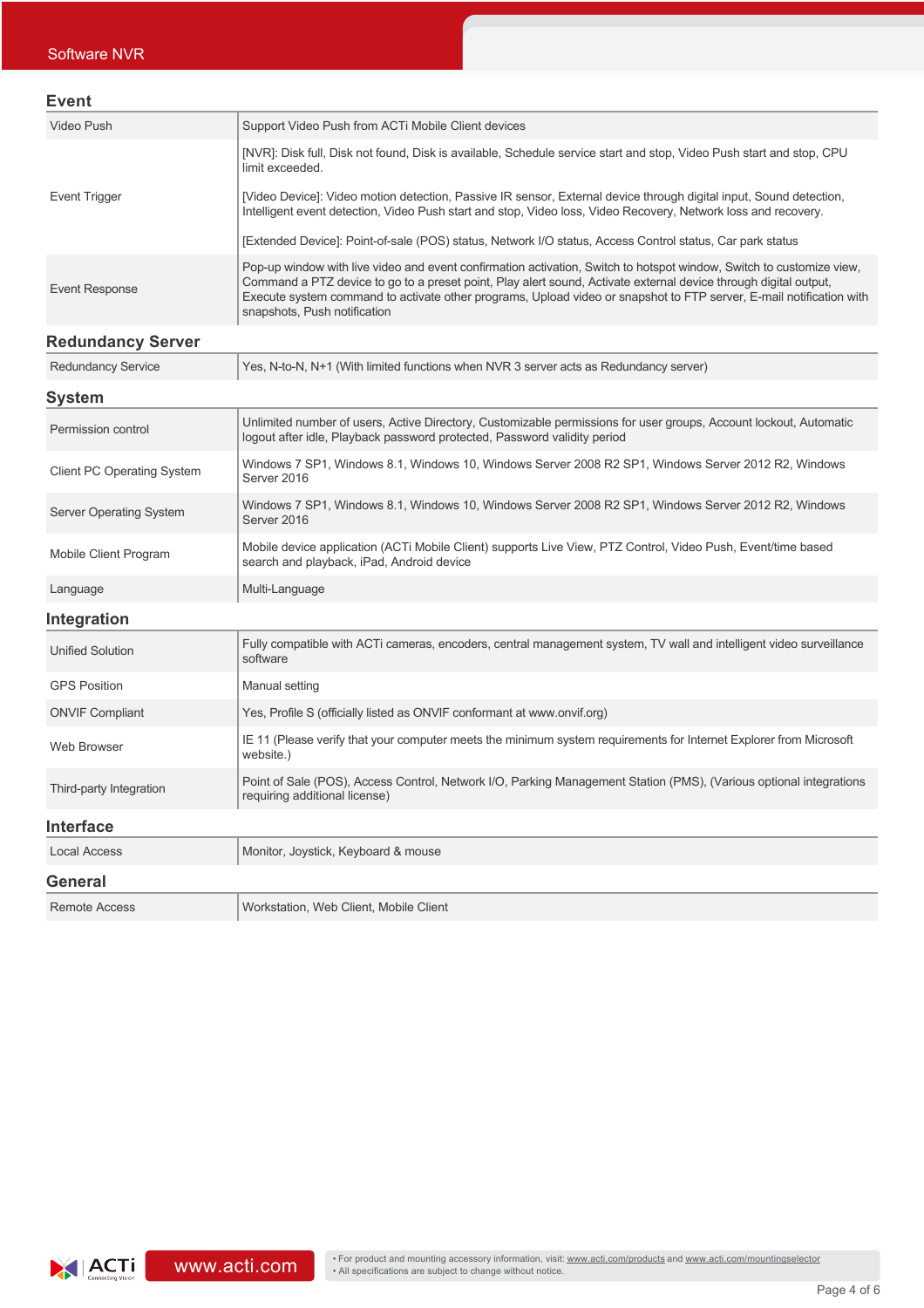# **Ordering Information**

| CANS-10000-01-12 | This service part number is used for Push Notification Service that can send notifications to mobile devices when<br>specific event happens. This contract continues for 12 months starting at user defined date after payment. Price listed<br>is a monthly fee for single receiving device with maximum of 10000 notifications per month.                                                                                                                                                                                                                                                                                                                                          |
|------------------|--------------------------------------------------------------------------------------------------------------------------------------------------------------------------------------------------------------------------------------------------------------------------------------------------------------------------------------------------------------------------------------------------------------------------------------------------------------------------------------------------------------------------------------------------------------------------------------------------------------------------------------------------------------------------------------|
| CANS-10000-01-24 | This service part number is used for Push Notification Service that can send notifications to mobile devices when<br>specific event happens. This contract continues for 24 months starting at user defined date after payment. Price listed<br>is a monthly fee for single receiving device with maximum of 10000 notifications per month.                                                                                                                                                                                                                                                                                                                                          |
| CANS-10000-01-6  | This service part number is used for Push Notification Service that can send notifications to mobile devices when<br>specific event happens. This contract continues for 6 months starting at user defined date after payment. Price listed is<br>a monthly fee for single receiving device with maximum of 10000 notifications per month.                                                                                                                                                                                                                                                                                                                                           |
| Config-PHDD-001  | This is a service provided to configure a NVR with PHDDs that pre-installed with ACTi software and additional<br>configurations.                                                                                                                                                                                                                                                                                                                                                                                                                                                                                                                                                     |
| LCDP1003         | The license is for non-ACTi camera to work on NVR 3 Corporate, GNR series, INR series, MNR-310. The number of<br>add-on channels supported: 1-199 (NVR 3 Corporate, INR-4xx), 1-127 (GNR-410), 1-63 (GNR-3xx, GNR-3000, INR-<br>340), 1-31 (MNR-310), 1-15 (INR-100, MNR-320P, MNR-330P). Price listed is for single channel add-on license. NVR<br>3 Corporate: The software NVR with support up to 200 cameras or video encoders; Smart Search; Export video; Event<br>management; e-Map; free license for 1-channel ACTi and 1-channel third-party video devices included; Support for<br>integration with POS, access control and extended device by additional software license |
| <b>LEXD3000</b>  | The license is for network I/O or access control extended device to work on NVR 3 Corporate. The number of add-on<br>devices supported: 1-100. Price listed is for single device add-on license. NVR 3 Corporate: The software NVR with<br>support up to 100 cameras or video encoders; Smart Search; Export video; Event management; e-Map; free license<br>for 1-channel ACTi and 1-channel third-party video devices included; Support for integration with POS, access control<br>and extended device by additional software license.                                                                                                                                            |
| <b>LLIN1000</b>  | A license to enable 1 channel from a management server (ACSS, ALS, NVR 3) to communicate with Line messenger.                                                                                                                                                                                                                                                                                                                                                                                                                                                                                                                                                                        |
| <b>LNVR3003</b>  | The license is for channel (ACTi video devices) to work on NVR 3 Corporate, GNR series, INR series, MNR-310. The<br>number of add-on channels supported: 1-199 (NVR 3 Corporate), 1-136 (INR-4xx), 1-64 (GNR-410), 1-32 (GNR-3xx,<br>GNR-3000, INR-340), 1-16 (MNR-310). Price listed is for single channel add-on license. NVR 3 Corporate: The<br>software NVR with support up to 200 cameras or video encoders; Smart Search; Export video; Event management; e-<br>Map; free license for 1-channel ACTi and 1-channel third-party video devices included; Support for integration with<br>POS, access control and extended device by additional software license.                |
| <b>LPOS3000</b>  | The license is for POS device to work on NVR 3 Corporate. The number of add-on devices supported: 1-100. Price<br>listed is for single device add-on license. NVR 3 Corporate: The software NVR with support up to 100 cameras or<br>video encoders; Smart Search; Export video; Event management; e-Map; free license for 1-channel ACTi and 1-<br>channel third-party video devices included; Support for integration with POS, access control and extended device by<br>additional software license.                                                                                                                                                                              |
| <b>LRDS3000</b>  | The license is for NVR 3 server to work on NVR 3 server in Redundancy Service mode. The number of add-on servers<br>supported: 1-16. Price listed is for single server add-on license.                                                                                                                                                                                                                                                                                                                                                                                                                                                                                               |